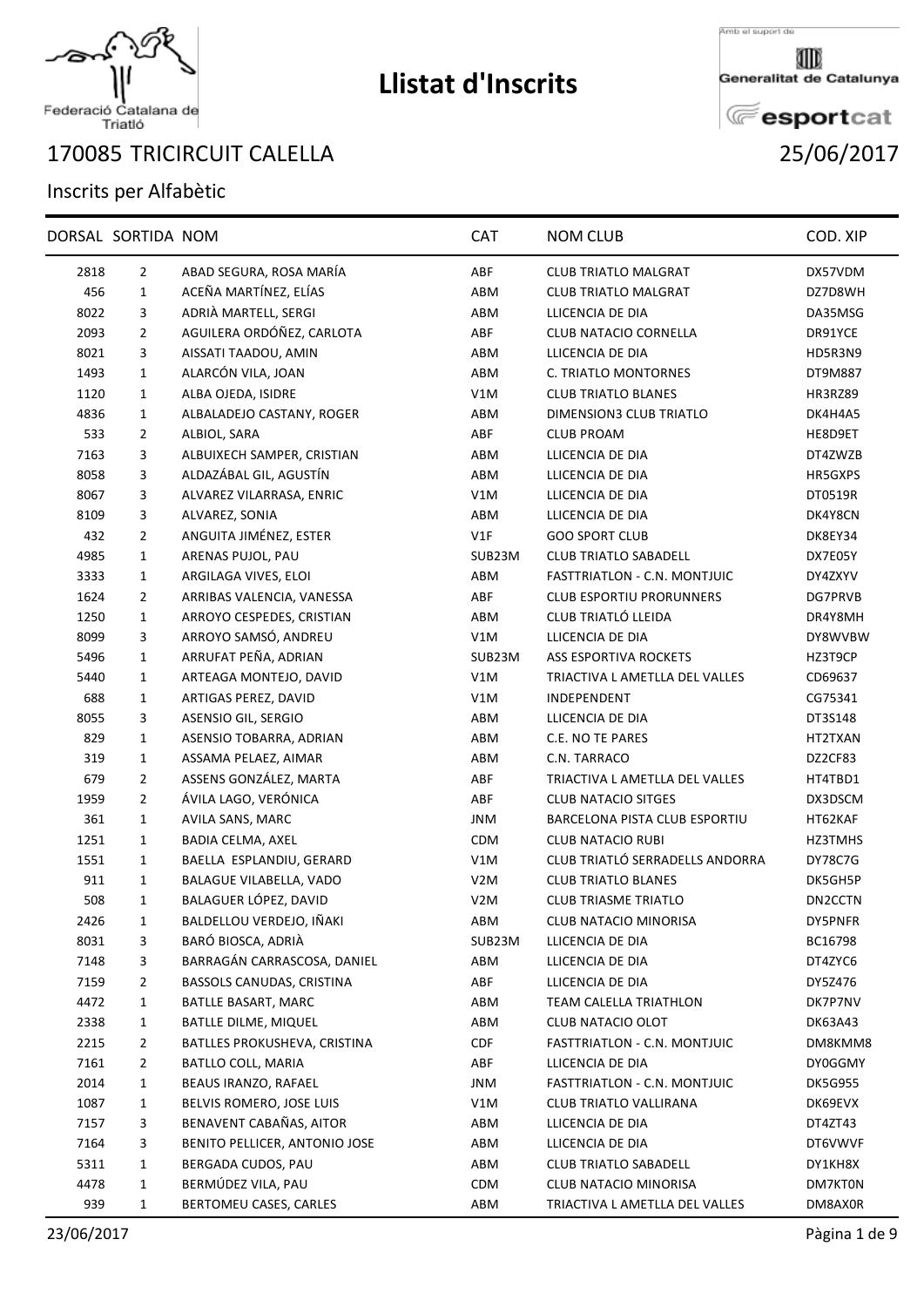|      | DORSAL SORTIDA NOM |                                     | <b>CAT</b>       | NOM CLUB                             | COD. XIP |
|------|--------------------|-------------------------------------|------------------|--------------------------------------|----------|
| 8105 | 3                  | BLANCO CONDE, CARLES                | SUB23M           | LLICENCIA DE DIA                     | DW8XG11  |
| 8007 | 3                  | BLANCO RAMIREZ, GERARDO             | V <sub>2</sub> M | LLICENCIA DE DIA                     | DT9H4Z8  |
| 7160 | 3                  | BLASCO CERVERA, PAU                 | ABM              | LLICENCIA DE DIA                     | VX5BYD6  |
| 7176 | 2                  | <b>BOI, DANIELA</b>                 | ABF              | LLICENCIA DE DIA                     | VX5T69F  |
| 3236 | 1                  | <b>BOLDU ROIG, ENRIC</b>            | JNM              | C.E. RAYOTEAM                        | DA1P477  |
| 5469 | $\mathbf{1}$       | BORRAS GALLEL, JOAN                 | ABM              | C.E. VILA OLIMPICA                   | DY9GKH2  |
| 4388 | 1                  | <b>BOSCH CARREIRAS, EUDALD</b>      | <b>CDM</b>       | INDEPENDENT                          | DG4ZC2D  |
| 532  | $\mathbf{1}$       | BOU MIRÓ, CARLES                    | V1M              | <b>CLUB TRIATLO SABADELL</b>         | DA64NGY  |
| 8040 | 3                  | <b>BOYER, FABRICE</b>               | V1M              | LLICENCIA DE DIA                     | DG18E9B  |
| 7181 | 3                  | <b>BRONCHAL MORENO, MARC</b>        | ABM              | LLICENCIA DE DIA                     | HT4RNCC  |
| 5057 | $\overline{2}$     | <b>BUCCI, GABRIELLA</b>             | ABF              | C.N. MATARO                          | DT26HRS  |
| 7146 | 3                  | <b>BURGAS VARGAS, JOAN</b>          | JNM              | LLICENCIA DE DIA                     | DT499DK  |
| 944  | $\mathbf{1}$       | <b>BUSQUETS SANS, MARC</b>          | ABM              | TEAM CALELLA TRIATHLON               | DR1Y1NA  |
| 2980 | $\mathbf{1}$       | CABISTAÑ BARRIENDOS, MARC           | ABM              | INDEPENDENT                          | DT97WXS  |
| 5038 | $\overline{2}$     | CABO PAVIA, ADELAIDA                | V1F              | <b>C.A. LES TORTUGUES</b>            | DA1KMC8  |
| 1424 | $\mathbf{1}$       | CABRERA GALLEGO, TONI               | V1M              | <b>CLUB TRI5U</b>                    | DT4ZBVS  |
| 7167 | 3                  | CALDINO MARTINEZ, MARC              | ABM              | LLICENCIA DE DIA                     | DY5PSPY  |
| 513  | $\mathbf{1}$       | CALVERAS CARDONA, DANIEL            | V1M              | <b>CLUB ESPORTIU PRORUNNERS</b>      | DT6D30X  |
| 8101 | $\mathbf{1}$       | CAMARERO ALLI, IÑIGO                | <b>CDM</b>       | TRIATLON ANTSOAIN                    | DN8HST7  |
| 937  | 1                  | CAMPANARIO GALAN, EDUARDO           | SUB23M           | PRAT TRIATLO 1994                    | DX5D8NV  |
| 2915 | $\mathbf{1}$       | CAMPOS RIBAU, MIGUEL                | <b>CDM</b>       | INDEPENDENT                          | HD3ECYX  |
| 3    | $\overline{2}$     | CANDELLERO RAIMONDO, CARMINA        | ABF              | C.E. VILA OLIMPICA                   | DK3ATA3  |
| 535  | 1                  | CANELO INFANTES, LUCAS              | V3M              | <b>CLUB ESPAI ESPORT WELLNESS</b>    | DK2407T  |
| 3130 | $\mathbf{1}$       | CANET, MARC                         | ABM              | <b>ABSOLUT SPORT</b>                 | DY2MMDK  |
| 6044 | $\overline{2}$     | CANSECO RIBAS, GINA                 | ABF              | C.E. VILA OLIMPICA                   | DM2E9FT  |
| 2018 | $\mathbf{1}$       | CAPDEVILA VERA, PAU                 | SUB23M           | <b>CLUB TRI5U</b>                    | DG9ZKHG  |
| 7149 | 3                  | CARDONA, LUC                        | ABM              | LLICENCIA DE DIA                     | DT4ZH51  |
| 3316 | $\mathbf{1}$       | CARDOSO JIMÉNEZ, JOSEP ANTON        | V2M              | <b>CLUB TRIATLO BAIX MONTSENY</b>    | DZ979BF  |
| 1459 | 1                  | CARO HUESO, ALFREDO                 | ABM              | TRICBM                               | HD71F2F  |
| 935  | 1                  | CAROD RILLO, JESUS                  | V1M              | INDEPENDENT                          | CB41570  |
| 8027 | 3                  | CARRASCO ALVAREZ, AARON             | SUB23M           | LLICENCIA DE DIA                     | HE8H9ZW  |
| 8059 | 3                  | CARRASCO ESCOBAR, JOAQUÍN           | ABM              | LLICENCIA DE DIA                     | DK4R0BT  |
| 5679 | 1                  | CARRION GARCIA, DAVID               | ABM              | <b>C.A. LES TORTUGUES</b>            | HW451T9  |
| 6162 | $\overline{2}$     | CASADO MIRALLES, ROSA               | V1F              | C.E.E. SANT GERVASI                  | DG5DEET  |
| 890  | 1                  | CASAJUANA VILLADELPRAT, JOSEP MARIA | V <sub>2</sub> M | <b>CLUB TRIATLO SABADELL</b>         | DG9VTMN  |
| 3265 | 1                  | CASAS MARTIN, FRANCISCO JAVIER      | V1M              | C.E. TREVOL LLEIDA                   | DG5WN07  |
| 8070 | 3                  | CASTRO MAESTRE, ANTONIO             | ABM              | LLICENCIA DE DIA                     | HT9S6W4  |
| 7142 | 3                  | CATALÀ REY, JOAN RAMON              | V1M              | LLICENCIA DE DIA                     | HE88NZP  |
| 5974 | 1                  | CATALAN PEREA, AARON                | ABM              | <b>CLUB TRI5U</b>                    | DT94MYD  |
| 4110 | 1                  | CATALÁN RAMIREZ, ALEX               | <b>CDM</b>       | C.N. TERRASSA-CICLES MORENITO        | HD9ABXX  |
| 3108 | $\mathbf{1}$       | CATALÁN YÁÑEZ, SERGI                | ABM              | <b>CLUB GASSS TRIATLO CERDANYOLA</b> | HD9004Y  |
| 2968 | 2                  | CESARI ROVIRA, MARIONA              | CDF              | FASTTRIATLON - C.N. MONTJUIC         | DZ8H2S1  |
| 384  | $\mathbf{1}$       | CHUECA ESTERUELAS, ARTURO           | SUB23M           | <b>ABSOLUT SPORT</b>                 | DR56DFH  |
| 5927 | $\mathbf{1}$       | <b>CIRERA ANTON, LLUIS</b>          | V1M              | INDEPENDENT                          | HD3SA31  |
| 8107 | $\overline{2}$     | CLARAMUNT VERGARA, AROLA            | ABF              | LLICENCIA DE DIA                     | DY75SCA  |
| 20   | 2                  | CLAVERO SANCHEZ, MONTSERRAT         | V3F              | C.N. REUS PLOMS                      | CB27928  |
| 886  | 1                  | CLERICO RODES, ALVARO               | V <sub>2</sub> M | <b>CLUB TRIATLO SABADELL</b>         | DR02N5A  |
| 8072 | 3                  | CLOSA BOXO, CARLOS                  | V1M              | LLICENCIA DE DIA                     | DY63KR1  |
| 8017 | 3                  | COLL COSTA, ERIC                    | SUB23M           | LLICENCIA DE DIA                     | HG29XDB  |
| 2269 | $\mathbf{1}$       | COLL FREIXANET, MANEL               | V <sub>2</sub> M | INDEPENDENT                          | HR6P8DE  |
| 3020 | 1                  | COLLE PEREIRA, FRANCISCO            | V1M              | <b>CLUB TRIATLO GRANOLLERS</b>       | DY7VY3X  |
| 5187 | 2                  | COLODRÓN BELÍO, MARTA               | V1F              | INDEPENDENT                          | DM840BZ  |
| 984  | 1                  | COLOME SOMOZA, JOSEP                | V3M              | C.N. SABADELL                        | CE32765  |
| 1361 | $\mathbf{1}$       | COMBALÍA MARTÍNEZ, VICENÇ           | V1M              | <b>CLUB TRIATLO ATLES</b>            | DK8YPXT  |
| 1312 | $\mathbf{1}$       | COMBIS COLOMER, NARCIS              | V2M              | <b>CLUB NATACIO BANYOLES</b>         | DZ4PVVG  |
| 6043 | $\overline{2}$     | CONDE LÓPEZ, ALICIA                 | ABF              | C.E. VILA OLIMPICA                   | CC76449  |
| 2087 | 1                  | CONESA LARA, IBAN                   | ABM              | CLUB TRIATLO CASTELLBISBAL           | DW3AP7B  |
|      |                    |                                     |                  |                                      |          |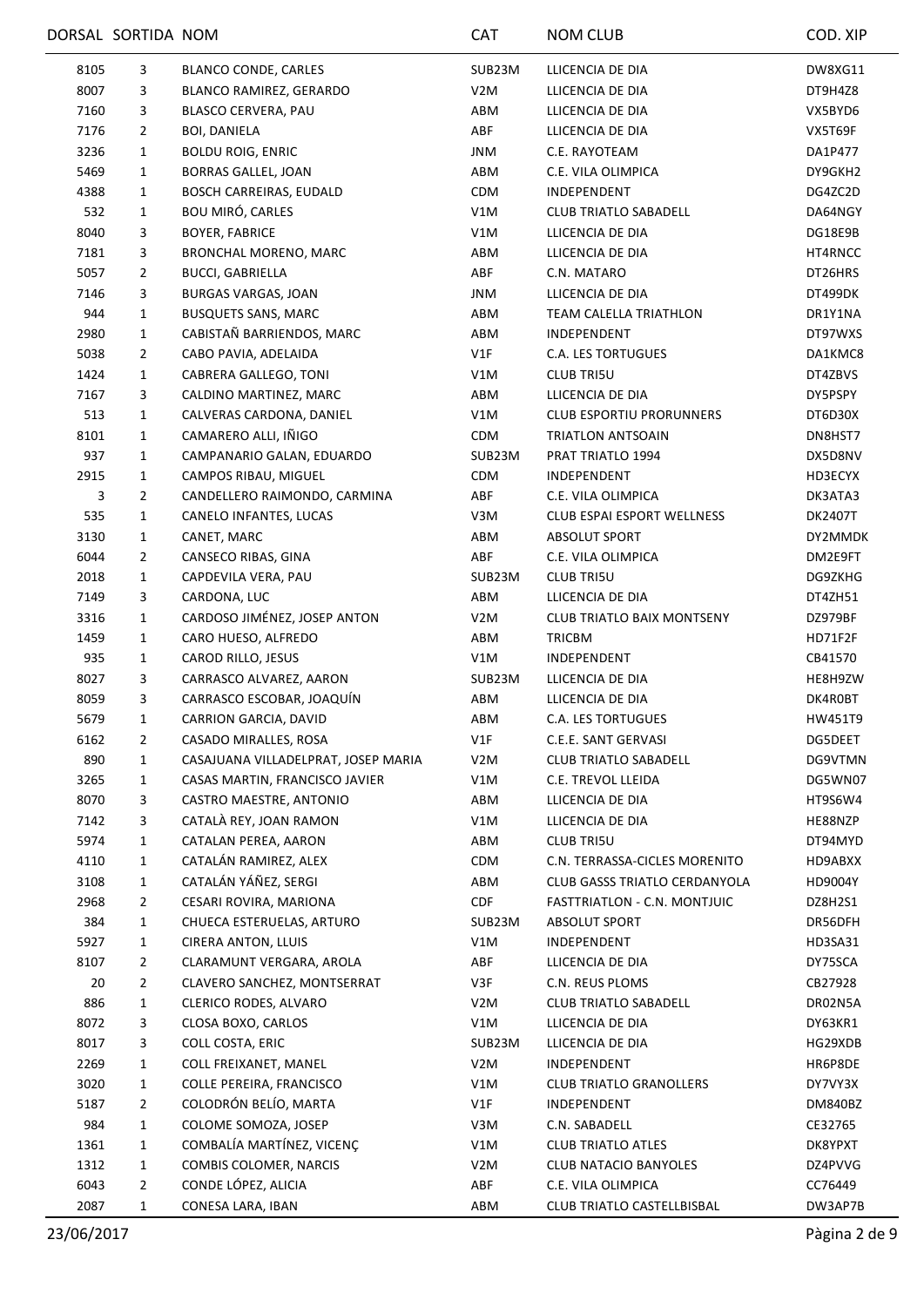|      | DORSAL SORTIDA NOM |                                  | <b>CAT</b>       | <b>NOM CLUB</b>                      | COD. XIP       |
|------|--------------------|----------------------------------|------------------|--------------------------------------|----------------|
| 2461 | 1                  | CORONADO BLASCO, PELAYO          | ABM              | <b>CLUB GASSS TRIATLO CERDANYOLA</b> | DT3DHGN        |
| 5741 | 1                  | CORTIJO ROMEU, GUILLERMO         | JNM              | C.N. MATARO                          | DG7AHNR        |
| 4    | $\overline{2}$     | CRUZ GALLARDO, JOANA             | V1F              | <b>CLUB ESPORTIU Z5</b>              | DT3DKK6        |
| 7191 | 3                  | CRUZ VEGA, OSCAR                 | ABM              | LLICENCIA DE DIA                     | DT05363        |
| 2918 | $\overline{2}$     | <b>CUARTERO GUERRERO, MARTA</b>  | ABF              | INDEPENDENT                          | DY5MP9H        |
| 3566 | $\overline{2}$     | DE DIEGO NAVARRA, SARA           | ABF              | <b>CLUB ESPORTIU PRORUNNERS</b>      | DT4ZR63        |
| 8008 | $\overline{2}$     | DE FELIPE SEMPERE, HELENA        | V1F              | LLICENCIA DE DIA                     | HE88HMR        |
| 1011 | 1                  | DE LA CRUZ SALGADO, DAVID        | V1M              | INDEPENDENT                          | DK9D1C5        |
| 391  | 1                  | DE LA MORA COSTAS, JOSEP ANTONI  | V1M              | C.N. VIC-ETB                         | DZ8T7WV        |
| 825  | 1                  | DEL BARRIO AGUILAR, SERGI        | JNM              | CLUB TRIATLO I'M TRI TEAM            | DZ9B14M        |
| 1299 | $\mathbf{1}$       | DEL MORAL CAMACHO, MIGUEL ÁNGEL  | V1M              | <b>CERRR IGUALADA</b>                | DN3A6RD        |
| 2981 | 1                  | DEL RIO GABAS, JESUS             | V <sub>2</sub> M | TRIATLO L'HOSPITALET                 | DG5K419        |
| 1593 | $\mathbf{1}$       | DELGADO SILVA, JUAN ANTONIO      | ABM              | <b>CLUB GASSS TRIATLO CERDANYOLA</b> | DY2EMFW        |
| 7180 | 3                  | DÍAZ BADIA, JORDI                | ABM              | LLICENCIA DE DIA                     | DY5R5N8        |
| 2903 | 1                  | DIAZ CONRADI, ALVARO CARLOS      | V <sub>2</sub> M | <b>CLUB ESPORTIU PRORUNNERS</b>      | DY130GE        |
| 4273 | $\mathbf{1}$       | DIAZ EXPOSITO, NICOLÁS           | V1M              | <b>T3R TRIATLO</b>                   | DT9NEWN        |
| 445  | 1                  | DÍAZ RODRÍGUEZ, JAVIER           | ABM              | CLUB TRIATLO I'M TRI TEAM            | DY8NGCK        |
| 64   | $\overline{2}$     | DIAZ RUIZ, GEMMA                 | CDF              | PRAT TRIATLO 1994                    | DT263HA        |
| 3399 | 1                  | DÍEZ SANTIAGO, ERIC              | ABM              | CLUB TRIATLO I'M TRI TEAM            | <b>DW8M42G</b> |
| 3625 | $\mathbf{1}$       | DOMENECH, CINTO                  | ABM              | C. TRIATLO MONTORNES                 | HZ35CRA        |
| 2887 | $\overline{2}$     | DOMINGUEZ HERNÁNDEZ, MÓNICA      | V1F              | <b>CLUB ESPORTIU Z5</b>              | DY144D6        |
| 7165 | 3                  | DOMINGUEZ NUÑEZ, MARIANO VICENTE | V1M              | LLICENCIA DE DIA                     | DT4Z169        |
| 2464 | $\mathbf{1}$       | ECKELT, KAY                      | ABM              | FASTTRIATLON - C.N. MONTJUIC         | DY8N2SH        |
| 1327 | $\mathbf{1}$       | ENCINAS GAMEZ, ANTONIO           | V1M              | CLUB TRIATLO BADIA DEL VALLES        | DN3F76E        |
| 2286 | 1                  | ESCAPA MASO, ADRIA               | ABM              | <b>CLUB NATACIO OLOT</b>             | DY14FNB        |
| 4335 | 1                  | ESCRIG I ESCODA, JORDI           | V1M              | <b>CLUB TRI5U</b>                    | DZ80AXA        |
| 631  | $\mathbf{1}$       | ESPANYOL MARTIN, JORDI           | ABM              | INDEPENDENT                          | DK83XVH        |
| 5634 | 1                  | ESPEJO GARRIDO, ALVARO           | V1M              | TRI2WIN                              | DZ27CT6        |
| 5271 | 1                  | <b>ESPEJO GIRONES, XAVI</b>      | ABM              | <b>CLUB TRIATLO BLANES</b>           | DZ9M5HY        |
| 1648 | $\mathbf{1}$       | ESTEBAN RUIZ, MIGUEL ANGEL       | V1M              | CLUB NATACIO MINORISA                | DT3S9SG        |
| 429  | 1                  | ESTEBAN SAEZ, MIQUEL             | JNM              | CLUB NATACIO MINORISA                | DF026AT        |
| 6217 | 2                  | FERNANDEZ BACERRA, PAULA         | <b>CDF</b>       | <b>T-BIKES CLUB TRIATLO</b>          | DY4G7X8        |
| 5719 | 1                  | FERNANDEZ CARRO, OSCAR           | V1M              | C.A. LES TORTUGUES                   | DG7MTY4        |
| 7175 | 1                  | FERNÁNDEZ CIVIETA, ÓSCAR         | ABM              | INDEPENDENT                          | DY560EY        |
| 288  | 1                  | FERNANDEZ FUGAROLAS, DAVID       | V1M              | <b>CLUB TRIATLO BAIX MONTSENY</b>    | DM1BFHH        |
| 8037 | 3                  | FERNANDEZ LUNA, DANIEL           | ABM              | LLICENCIA DE DIA                     | HM9E3CK        |
| 1169 | $\mathbf{1}$       | FERNANDEZ MARTINEZ, ANGEL        | V <sub>2</sub> M | PRAT TRIATLO 1994                    | DY0B78M        |
| 507  | $\mathbf{1}$       | FERNÁNDEZ RIVERA, RUBÉN          | ABM              | C.E. RAYOTEAM                        | DN0KG68        |
| 439  | $\mathbf{1}$       | FERNANDEZ ROS, JORDI             | ABM              | INDEPENDENT                          | DK8Z8HY        |
| 6128 | 2                  | FERNANDEZ ROS, MARTA             | V1F              | <b>T3R TRIATLO</b>                   | HD7H1GW        |
| 8001 | 3                  | FERNANDEZ SORIANO, FCO. JAVIER   | V <sub>2</sub> M | LLICENCIA DE DIA                     | DY2SW97        |
| 8004 | 3                  | FIZ ISRAEL, ANTONIO              | V1M              | LLICENCIA DE DIA                     | HZ3G31T        |
| 4980 | $\mathbf{1}$       | FLORES DUQUE, ELÍAS              | V1M              | INDEPENDENT                          | DG49TE3        |
| 8009 | 3                  | FLORES GARCIA, ADOLFO            | V1M              | LLICENCIA DE DIA                     | DT64TH6        |
| 8098 | 3                  | FOIXENCH VILAGRASA, FRANCESC     | ABM              | LLICENCIA DE DIA                     | HD79P6K        |
| 701  | 2                  | FONT BELMONTE, MARTA             | ABF              | TRIATLO L'HOSPITALET                 | HD1HWWC        |
| 824  | $\mathbf{1}$       | FONTSERE ROVIRA, XAVIER          | ABM              | <b>C.A. LES TORTUGUES</b>            | DZ4P98S        |
| 8025 | 2                  | FORN OSSORIO, MARTA              | V2F              | LLICENCIA DE DIA                     | DG0HTM5        |
| 232  | $\mathbf{1}$       | FRAILE, JOSEP MARÍA              | V2M              | <b>CLUB PROAM</b>                    | DW34A0N        |
| 8095 | 3                  | FRANCITORRA FERRER, PERE         | V1M              | LLICENCIA DE DIA                     | DW17ZVB        |
| 8083 | $\overline{2}$     | FREIXES TOMAS, MIRIAM            | ABF              | LLICENCIA DE DIA                     | DZ8ADCN        |
| 4402 | $\mathbf{1}$       | FUENTES ROSALES, SERGIO          | ABM              | <b>CLUB ESPORTIU Z5</b>              | DY160TC        |
| 5140 | $\overline{2}$     | GABÁS POLO, MARIBEL              | V1F              | C. BCN TRIATHLON TOTAL3              | DT292Y7        |
| 666  | $\mathbf{1}$       | <b>GALAN GALAN, JESUS</b>        | V <sub>2</sub> M | C.A. IGUALADA                        | DY68ZNB        |
| 637  | $\mathbf{1}$       | GALINDO ROONEY, JOHN MANUEL      | ABM              | TRICBM                               | HD0R5AY        |
| 1404 | $\overline{2}$     | <b>GARCIA ARMENGOL, ROSER</b>    | V1F              | <b>CLUB TRI5U</b>                    | DX9515V        |
| 557  | $\mathbf{1}$       | GARCIA CRUZ, DAVID               | V1M              | TRIATLO L'HOSPITALET                 | HD333H3        |
|      |                    |                                  |                  |                                      |                |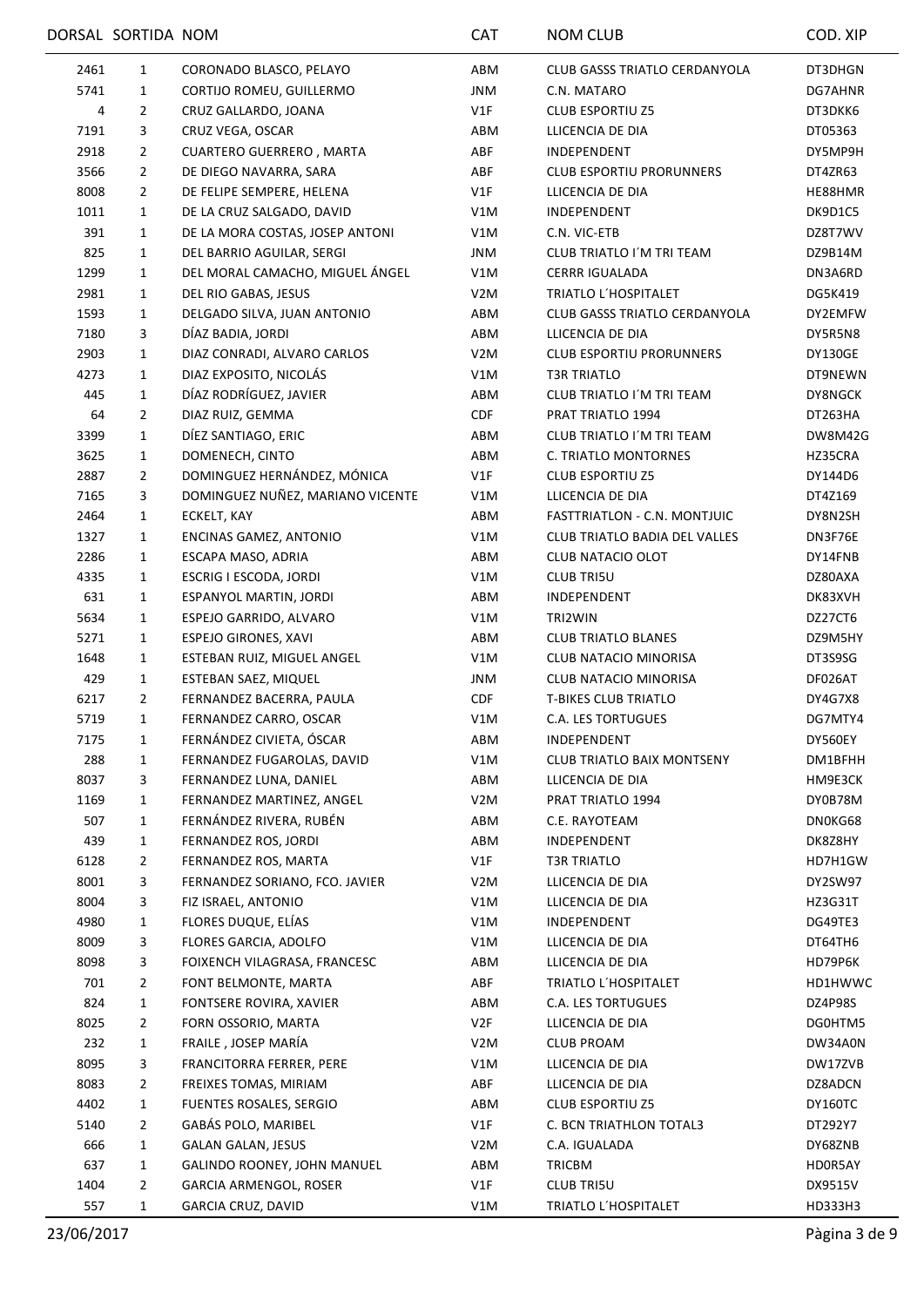|      | DORSAL SORTIDA NOM |                                   | <b>CAT</b>       | <b>NOM CLUB</b>                 | COD. XIP       |
|------|--------------------|-----------------------------------|------------------|---------------------------------|----------------|
| 2640 | 1                  | GARCIA DELGADO, CARLES            | V1M              | C.N. SANTA PERPETUA             | HD39TZK        |
| 8036 | 3                  | <b>GARCIA GALLEGO, JUAN</b>       | V <sub>2</sub> M | LLICENCIA DE DIA                | DN43EDA        |
| 8019 | 3                  | GARCIA LOPEZ, MANUEL              | ABM              | LLICENCIA DE DIA                | DR19XWR        |
| 446  | $\mathbf{1}$       | GARCIA MARTÍNEZ, ÀLEX             | V1M              | <b>TRICBM</b>                   | DF6EVFS        |
| 8060 | 3                  | GARCIA MUZQUIZ, ENRIQUE JAVIER    | ABM              | LLICENCIA DE DIA                | DX1CS8V        |
| 2364 | $\mathbf{1}$       | <b>GARCIA NARANJO, XAVIER</b>     | ABM              | <b>C.A. LES TORTUGUES</b>       | DT0TXFB        |
| 419  | $\mathbf{1}$       | GARCÍA RODRÍGUEZ, ANDRÉS          | V1M              | C.E.E. SANT GERVASI             | DT9R4A4        |
| 4016 | $\overline{2}$     | GARCIA XIFRÉ, SILVIA              | V1F              | <b>CLUB TRIATLO BLANES</b>      | HE8STZM        |
| 4532 | 1                  | GARGALLO RENOM, EDUARD            | V <sub>2</sub> M | <b>CLUB ESPORTIU PRORUNNERS</b> | CE17765        |
| 8092 | 3                  | GAZAPO BURGOS, ANGEL              | ABM              | LLICENCIA DE DIA                | HT243Y7        |
| 622  | 1                  | GENUINO, JURANDIR                 | ABM              | <b>TRICBM</b>                   | DK3BNR5        |
| 7134 | $\overline{2}$     | GIJÓN, MARIA                      | ABF              | LLICENCIA DE DIA                | DG9XEKP        |
| 1274 | $\mathbf{1}$       | <b>GISPERT PORCAR, XAVIER</b>     | V1M              | <b>T-BIKES CLUB TRIATLO</b>     | DT0K7HR        |
| 8011 | $\overline{2}$     | GN, CATRI                         | ABF              | LLICENCIA DE DIA                | <b>DW643K8</b> |
| 3432 | $\mathbf{1}$       | GOLDTHORP, ADAM                   | V1M              | <b>CLUB TRIATLO SABADELL</b>    | DZ5BXGF        |
| 3457 | $\mathbf{1}$       | GÓMEZ LÓPEZ, MANEL                | V1M              | INDEPENDENT                     | HD3PT7S        |
| 962  | 1                  | GÓMEZ MARTINEZ, KEVIN             | ABM              | <b>TRICBM</b>                   | <b>DTOKCRY</b> |
| 5982 | $\mathbf{1}$       | GOMEZ VALLEJO, LUIS MIGUEL        | ABM              | <b>CLUB ESPORTIU Z5</b>         | DY376KC        |
| 8085 | 3                  | <b>GONZALES FERRING, ANGELO</b>   | ABM              | LLICENCIA DE DIA                | DY5WYAA        |
| 6166 | $\overline{2}$     | GONZALEZ ARANDA, LAURA            | ABF              | C.E. VILA OLIMPICA              | HD5RDY2        |
| 358  | $\mathbf{1}$       | GONZÁLEZ ARIAS, JUAN              | V1M              | CLUB ATLETISME OLESA            | DG2VNT3        |
| 8002 | $\overline{2}$     | GONZÁLEZ CORTÉS, CHARI            | V2F              | LLICENCIA DE DIA                | DT3X0YC        |
| 7189 | 3                  | GONZÁLEZ MARTIN, RUBÉN            | JNM              | LLICENCIA DE DIA                | DG7N9ED        |
| 3749 | $\mathbf{1}$       | GONZÁLEZ MISERACHS, ORIOL         | ABM              | <b>CLUB TRI5U</b>               | HE8CHBH        |
| 7178 | 3                  | GONZÁLEZ VAZ-ROMERO, DANIEL       | V1M              | LLICENCIA DE DIA                | DG9RYDC        |
| 5905 | 1                  | GONZALEZ VIDAL, IVAN              | V1M              | TRIACTIVA L AMETLLA DEL VALLES  | DG22E7C        |
| 4316 | $\mathbf{1}$       | <b>GORDI SERRAT, JOSEP</b>        | V <sub>2</sub> M | <b>CLUB TRIATLO SABADELL</b>    | HD30MD5        |
| 107  | 2                  | <b>GRAU VENTURA, AIDA</b>         | V2F              | <b>C.A. LES TORTUGUES</b>       | DT2B1NH        |
| 7151 | 3                  | GREGORI MANZANO, GABRIEL          | ABM              | LLICENCIA DE DIA                | DY60SZZ        |
| 3990 | $\mathbf{1}$       | <b>GUERRERO SANCHEZ, ANDRES</b>   | ABM              | C.E. NO TE PARES                | CF22339        |
| 8076 | 2                  | GUIRADO ROMERO, VANESSA           | ABF              | LLICENCIA DE DIA                | HD3PTPC        |
| 8056 | 3                  | <b>GUTIERREZ FERNANDEZ, OSCAR</b> | ABM              | LLICENCIA DE DIA                | DZ7RPK6        |
| 4000 | 1                  | <b>GUTIERREZ FERNANDEZ, ERIK</b>  | ABM              | TRIACTIVA L AMETLLA DEL VALLES  | HE36P5A        |
| 5413 | $\mathbf{1}$       | GUTIÉRREZ GARCÍA, KILIAN          | ABM              | TRIACTIVA L AMETLLA DEL VALLES  | DF3CYMA        |
| 8013 | 3                  | <b>GUTIERREZ MAICAS, FRAN</b>     | ABM              | LLICENCIA DE DIA                | DF7P9XM        |
| 5016 | 2                  | HENSELER, BRITTA                  | V1F              | CLUB TRIATLÓ LLEIDA             | <b>DM81B6B</b> |
| 7140 | 3                  | HERNÁNDEZ COLINA, ALEXANDER       | V1M              | LLICENCIA DE DIA                | DG13FSP        |
| 2943 | $\overline{2}$     | HERNÁNDEZ CONTIJOCH, MARIA        | SUB23F           | C.E. INEF LLEIDA                | DX9R1SD        |
| 8086 | 3                  | HERNANDEZ HIDALGO, MIGUEL         | ABM              | LLICENCIA DE DIA                | DY578D2        |
| 8091 | 3                  | HERNÁNDEZ MARTÍ, JORDI            | ABM              | LLICENCIA DE DIA                | DN9SRXT        |
| 8003 | 3                  | HERRERA CONSTANS, ÒSCAR           | ABM              | LLICENCIA DE DIA                | HR3YHEC        |
| 3058 | 1                  | HERRERA UVIÑA, CARLOS             | V1M              | <b>ITRIATLETES SOLIDARIS</b>    | DT6HETH        |
| 5064 | 2                  | HIJOS GAGO, BERTA                 | ABF              | C.E. VILA OLIMPICA              | HZ32E6K        |
| 6156 | $\overline{2}$     | HOM DIAZ, ANDREA                  | ABF              | CLUB NATACIO VALLDOREIX         | HZ3B1M7        |
| 7152 | 3                  | HOYAS GIL, FERNANDO               | ABM              | LLICENCIA DE DIA                | DY01SPY        |
| 8062 | 3                  | <b>IGLESIAS FERNANDEZ, CARLOS</b> | ABM              | LLICENCIA DE DIA                | DR64AP3        |
| 2896 | 1                  | <b>ISERN SABADI, ALBERT</b>       | V1M              | INDEPENDENT                     | DG6ES83        |
| 366  | 1                  | ITURRALDE SOLER, JOAQUIM JORDI    | V1M              | C.N. MATARO                     | DZ8B48H        |
| 4347 | $\mathbf{1}$       | JARAICES JIMENEZ, FRANCISCO JOSE  | ABM              | CLUB TRIATLO BADIA DEL VALLES   | DG8DTYF        |
| 7173 | $\overline{2}$     | JERMOLINA, VERONIKA               | ABF              | LLICENCIA DE DIA                | HE8K62E        |
| 8042 | $\overline{2}$     | JIMENEZ ATENCIA, VERONICA         | ABF              | LLICENCIA DE DIA                | DY2MY1K        |
| 2962 | $\mathbf{1}$       | JIMENEZ GALLEGO, OSCAR            | ABM              | PRAT TRIATLO 1994               | HD7N9CG        |
| 8012 | 3                  | JIMENEZ GONZALEZ, JOSE MANUEL     | V <sub>2</sub> M | LLICENCIA DE DIA                | DT22C8V        |
| 8039 | 3                  | JIMÉNEZ HERNÀNDEZ, FERRAN         | V1M              | LLICENCIA DE DIA                | DG2311S        |
| 2545 | $\mathbf{1}$       | JIMENEZ MARTINEZ, JOSE MANUEL     | V <sub>2</sub> M | INDEPENDENT                     | DT9K6AZ        |
| 3146 | 1                  | JOU OLIVERAS, JORDI               | V1M              | <b>T3R TRIATLO</b>              | DW33DE8        |
| 5245 | $\mathbf{1}$       | JOVÉ DOLZ, ABEL                   | ABM              | <b>T3R TRIATLO</b>              | DT0CVW9        |
|      |                    |                                   |                  |                                 |                |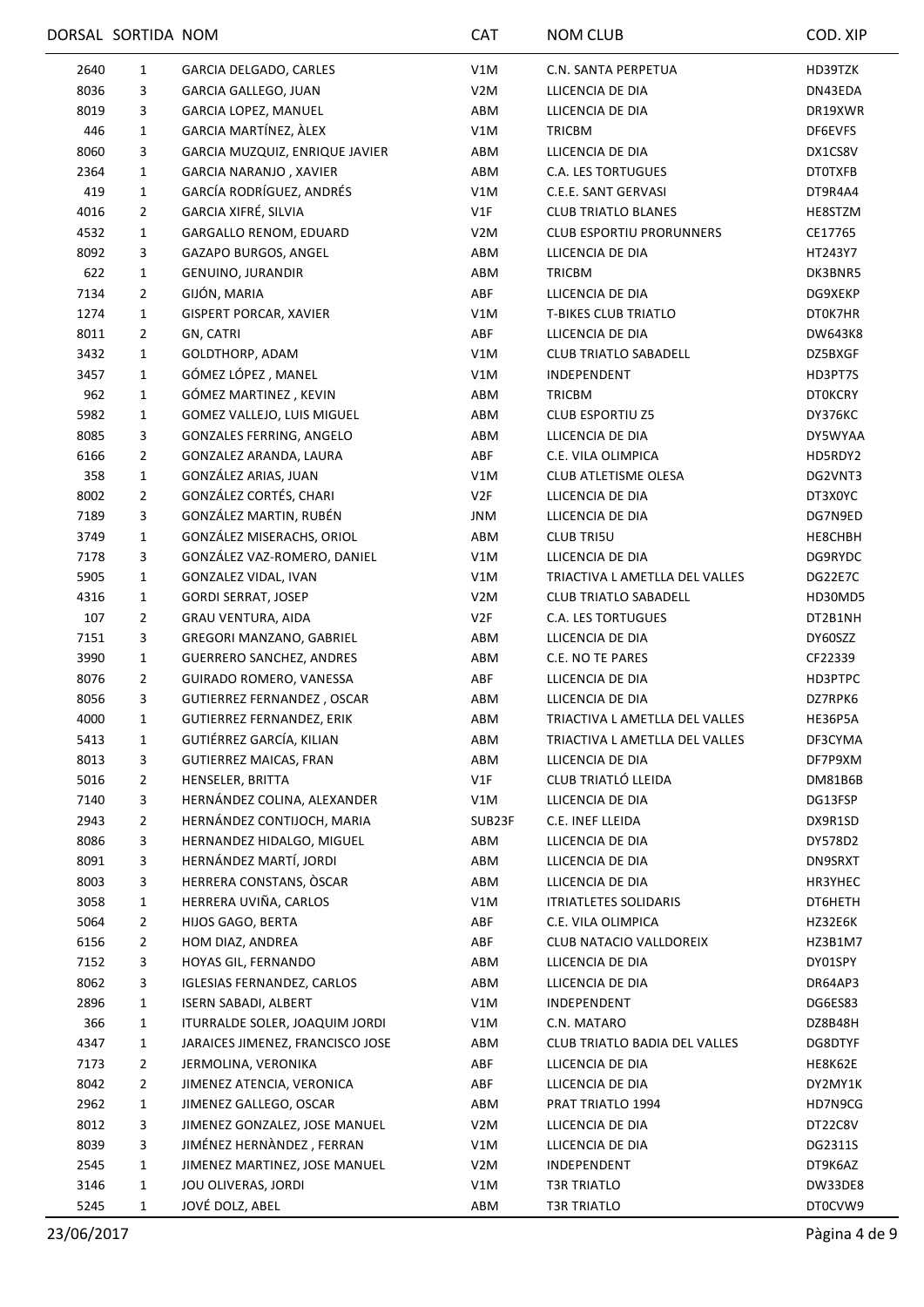|             | DORSAL SORTIDA NOM |                                                  | CAT              | <b>NOM CLUB</b>                      | COD. XIP           |
|-------------|--------------------|--------------------------------------------------|------------------|--------------------------------------|--------------------|
| 3751        | $\mathbf{1}$       | <b>JURADO FOIX, PAU</b>                          | <b>CDM</b>       | <b>CLUB ESPORTIU TRI 4.40</b>        | DX5XEK7            |
| 3466        | $\mathbf{1}$       | <b>JURADO FOIX, SERGI</b>                        | ABM              | CLUB ESPORTIU TRI 4.40               | DK4931H            |
| 3201        | $\mathbf{1}$       | JURADO GOMEZ, SERGIO                             | ABM              | C. TRIATLO MONTORNES                 | DW48N89            |
| 8069        | $\overline{2}$     | KASPARIAN, NORA                                  | ABF              | LLICENCIA DE DIA                     | HD3N2EY            |
| 1319        | $\overline{2}$     | KONAN KÜHLMANN, YVONNE                           | ABF              | <b>CLUB TRIATLO ATLES</b>            | DY4FFDS            |
| 2214        | $\overline{2}$     | KUZYAKINA ALEXANDROVNA, POLINA                   | <b>CDF</b>       | FASTTRIATLON - C.N. MONTJUIC         | BC88093            |
| 7156        | 3                  | LABORI, JORDI                                    | V3M              | LLICENCIA DE DIA                     | VX5VZDB            |
| 1162        | $\mathbf{1}$       | LABRADA BOSCH, MARC                              | SUB23M           | PRAT TRIATLO 1994                    | DT4Z474            |
| 8045        | 3                  | LAMA CAMAHO, MANUEL                              | ABM              | LLICENCIA DE DIA                     | DT65T8B            |
| 459         | $\mathbf{1}$       | LANGE, DANNY                                     | V1M              | <b>C.A. LES TORTUGUES</b>            | DT6D0D1            |
| 3808        | 1                  | LANGREO CERDÁN, VICTOR                           | ABM              | <b>ITRIATLETES SOLIDARIS</b>         | DY37G2T            |
| 2060        | $\mathbf{1}$       | LAZARO, CESAR                                    | V1M              | INDEPENDENT                          | DG9KKCB            |
| 6073        | 2                  | LEON RODRIGUEZ, VICTORIA                         | V1F              | C.N. VIC-ETB                         | DY1NHBA            |
| 3820        | $\mathbf{1}$       | LINCOLN VILAPLANA, EMILIO                        | ABM              | <b>BARCELONA PISTA CLUB ESPORTIU</b> | DT64EBK            |
| 4390        | $\mathbf{1}$       | LLAUGER GISPERT, SANTIAGO                        | ABM              | TEAM CALELLA TRIATHLON               | HD5B9AS            |
| 1951        | $\mathbf{1}$       | LLOP ROIG, DAVID                                 | V1M              | INDEPENDENT                          | DW1AWND            |
| 1737        | 1                  | LLORDES MATEU, JAUME                             | V1M              | C.N. VILAFRANCA                      | HD9WXA3            |
| 1004        | 1                  | LLOVET BARBERO, JAUME                            | ABM              | INDEPENDENT                          | DR2SK9A            |
| 2365        | $\mathbf{1}$       | LOMBARTE PEREZ, CARLES                           | V <sub>2</sub> M | C.E. VILA OLIMPICA                   | DZ34S1F            |
| 8044        | 3                  | LOPEZ BLANCAS, CRISTOBAL                         | V <sub>2</sub> M | LLICENCIA DE DIA                     | KX69AE4            |
| 282         | 1                  | LOPEZ CUADRADAS, LLUIS                           | V1M              | C.N. MATARO                          | DG7WYG7            |
| 1848        | $\overline{2}$     | LÓPEZ DE LA ROSA, MERITXELL                      | ABF              | CLUB ATLETIC TORELLO - TRIATLO       | DM2X999            |
| 8054        | $\overline{2}$     | LÓPEZ FERRER, LAURA                              | ABF              | LLICENCIA DE DIA                     | DA9M1AS            |
| 3583        | $\overline{2}$     | LOPEZ GOMEZ, MARIA DOLORS                        | V2F              | CLUB NATACIO VALLDOREIX              | HT1MA99            |
| 8032        | 3                  | LOPEZ RAMOS, MARCOS                              | ABM              | LLICENCIA DE DIA                     | HD10FGN            |
| 7132        | $\overline{2}$     | LOPEZ ROBLES, KARINA                             | ABF              | LLICENCIA DE DIA                     | DT49XSZ            |
| 5610        | $\mathbf{1}$       | LOPEZ VIDAL, ADRIAN                              | ABM              | <b>CLUB PROAM</b>                    | DK166VK            |
| 8084        | 3                  | LORENTE DÍEZ, JAVIER                             | ABM              | LLICENCIA DE DIA                     | HE3XPT4            |
| 7188        | 3                  | LORENTE VENTURA, ENRIC                           | ABM              | LLICENCIA DE DIA                     | DG707ER            |
| 2088        | $\mathbf{1}$       | LORENZO COSP, ISIDRE                             | ABM              | CLUB TRIATLO CASTELLBISBAL           | CG84249            |
| 8034        | 3                  | LORENZO, MARC                                    | ABM              | LLICENCIA DE DIA                     | DY2W744            |
| 2907        | $\mathbf{1}$       | LUIS PERELLO, CARLOS                             | ABM              | CLUB ATLETISME OLESA                 | DZ8GYEN            |
| 7154        | 3                  | LUQUE RUZ, RAUL                                  | ABM              |                                      |                    |
|             |                    |                                                  |                  | LLICENCIA DE DIA<br>LLICENCIA DE DIA | DG50KHW            |
| 8033<br>298 | 3                  | MADRID CRESPO, ALEJANDRO<br>MAILLO, LLUIS MAILLO | ABM<br>ABM       | <b>CLUB TRITRAINING</b>              | DY3ME7X<br>DR5CSBE |
|             | $\mathbf{1}$       |                                                  |                  |                                      |                    |
| 8088        | 3                  | MAÑAS NADAL, MARTÍ                               | V1M              | LLICENCIA DE DIA                     | DY7EK44            |
| 264         | $\mathbf{1}$       | MARCHENA MARSET, GONZALO                         | V1M              | <b>T3R TRIATLO</b>                   | DK69TYD            |
| 6182        | $\overline{2}$     | MARCO ESCUDERO, ANA                              | V1F              | INDEPENDENT                          | DY2FB7D            |
| 1569        | 1                  | MARIN SÁNCHEZ, DANIEL                            | ABM              | <b>CLUB TRIASME TRIATLO</b>          | DX74PKM            |
| 208         | $\mathbf{1}$       | MARQUINA PEREZ DE LA CRUZ, PERE                  | V1M              | <b>CLUB TRIATLO ANDORRA</b>          | DG9HG31            |
| 4337        | $\mathbf{1}$       | MARTI ALTES, ORIOL                               | V1M              | <b>CLUB PROAM</b>                    | HT6WY7E            |
| 6221        | $\overline{2}$     | MARTÍN CANO, LAURA                               | ABF              | <b>CLUB ESPORTIU Z5</b>              | CA59579            |
| 620         | $\mathbf{1}$       | MARTIN CLOTA, MARC                               | SUB23M           | TRICBM                               | DX5E52Y            |
| 8078        | 2                  | MARTIN MAYORAL, AMANDA                           | ABF              | LLICENCIA DE DIA                     | <b>DW75Z9Y</b>     |
| 2514        | $\mathbf{1}$       | MARTIN TARRÉS, JORDI                             | ABM              | <b>CLUB TRI5U</b>                    | DW4YPKA            |
| 7143        | 3                  | MARTINEZ CABALLERO, JORGE                        | V1M              | LLICENCIA DE DIA                     | DA1WPX3            |
| 8064        | $\overline{2}$     | MARTÍNEZ FORTES, VANESSA                         | ABF              | LLICENCIA DE DIA                     | HT6W20R            |
| 468         | $\mathbf{1}$       | MARTINEZ GURREA, ERIC                            | ABM              | <b>T3R TRIATLO</b>                   | DR9PZ53            |
| 7190        | 3                  | MARTÍNEZ MÁRQUEZ, EDUARDO                        | CDM              | LLICENCIA DE DIA                     | HD17FZ9            |
| 4453        | 1                  | MARTINEZ MARTINEZ, DAVID                         | V1M              | <b>CLUB NATACIO SITGES</b>           | DZ8C6GB            |
| 1677        | $\mathbf{1}$       | MARTINEZ MARTINEZ, ISMAEL                        | ABM              | <b>CLUB ESPORTIU Z5</b>              | DX34KZH            |
| 7169        | 3                  | MARTÍNEZ RAMOS, ALEJANDRO                        | ABM              | LLICENCIA DE DIA                     | DY9KR48            |
| 681         | 1                  | MASFERRER MONTERO, DAVID                         | ABM              | TRIACTIVA L AMETLLA DEL VALLES       | DW81DEG            |
| 3221        | $\mathbf{1}$       | MASNOU RIBAS, RUBÈN                              | V1M              | C.N. VIC-ETB                         | HD02T6E            |
| 742         | $\mathbf{1}$       | MASSANA GARCIA, MARC                             | ABM              | C.N. MOLINS DE REI                   | KX85205            |
| 5558        | 1                  | MATAS LARGO, SERGI                               | SUB23M           | TRICBM                               | HT4X4XN            |
| 8103        | 3                  | MATESANZ COPADO, JULIÀ                           | V1M              | LLICENCIA DE DIA                     | DZ784GC            |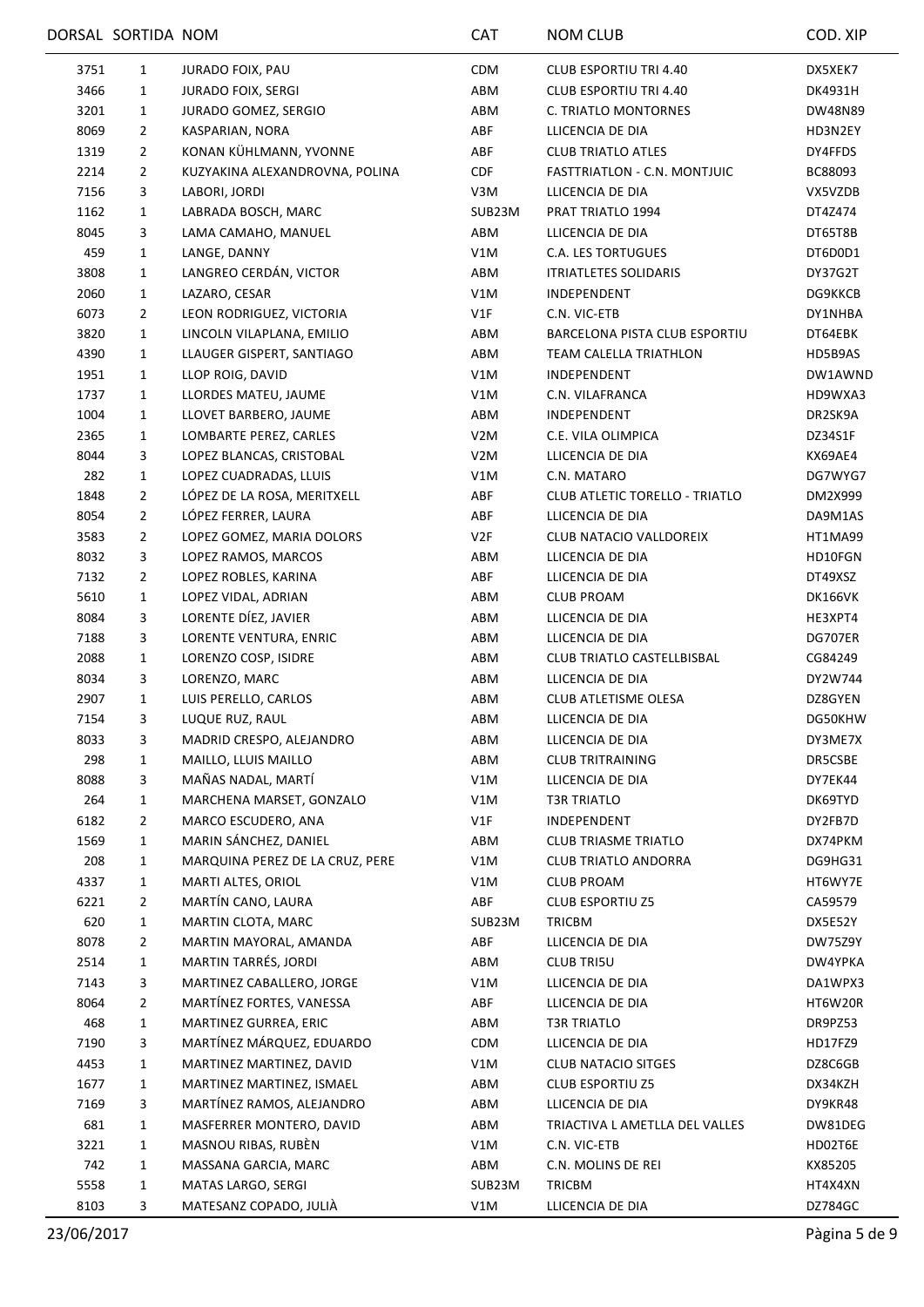|             | DORSAL SORTIDA NOM |                               | CAT              | <b>NOM CLUB</b>                      | COD. XIP       |
|-------------|--------------------|-------------------------------|------------------|--------------------------------------|----------------|
| 322         | $\mathbf{1}$       | MAYORAL SERRANO, ROBERT       | V1M              | INDEPENDENT                          | DN4BMMV        |
| 1567        | $\mathbf{1}$       | MAZZONI, LUCAS                | V1M              | <b>T3R TRIATLO</b>                   | DW6SR0K        |
| 5192        | $\overline{2}$     | MEDRANO VICENTE, ANDREA       | ABF              | C. BCN TRIATHLON TOTAL3              | DW3WVBX        |
| 1834        | $\mathbf{1}$       | MELERO AMBLÀS, ORIOL          | ABM              | <b>CLUB TRIATLO SABADELL</b>         | HD023ZA        |
| 1419        | $\overline{2}$     | MEMBRILLERA SERRANO, CELIA    | <b>JNF</b>       | <b>CLUB TRI5U</b>                    | DG4PKHV        |
| 186         | $\mathbf{1}$       | MENA FUNCIA, SERGIO           | ABM              | CLUB TRIATLO I'M TRI TEAM            | DT9V3ZN        |
| 2650        | $\mathbf{1}$       | MENDEZ LÓPEZ, JONATHAN        | ABM              | <b>CLUB ESPORTIU PRORUNNERS</b>      | DZ82RX7        |
| 2726        | 1                  | MESTRE CARRASCO, ALBERTO      | ABM              | <b>CLUB ESPORTIU DUETTRI</b>         | HE3RVRB        |
| 870         | $\mathbf{1}$       | MILLAN ARRANZ, JORDI          | ABM              | <b>GAVA TRIATLO</b>                  | DT94HAD        |
| 8051        | 3                  | MIR RUBIO, JUAN               | V1M              | LLICENCIA DE DIA                     | DT9NV6D        |
| 5884        | $\mathbf{1}$       | MIRABET BULLICH, ROGER        | JNM              | <b>CLUB TRIATLO PROSAN</b>           | DY57FWK        |
| 1287        | $\mathbf{1}$       | MIRO I PEREZ, JORDI           | V <sub>2</sub> M | <b>CLUB TRIATLO GRANOLLERS</b>       | DA62ET1        |
| 8063        | $\overline{2}$     | MIRÓN MARTÍNEZ, MARTA         | ABF              | LLICENCIA DE DIA                     | DZ7FM8W        |
| 3863        | $\mathbf{1}$       | MOLINA ESCRIBÀ, CARLES        | V1M              | <b>CLUB NATACIO SITGES</b>           | <b>DF5067T</b> |
| 934         | $\mathbf{1}$       | MOLINA SEGOVIA, JOSE          | V1M              | C. BCN TRIATHLON TOTAL3              | DK1HZMH        |
| 2985        | $\mathbf{1}$       | MONTAÑÉS VICENTE, ALEJANDRO   | ABM              | <b>CLUB NATACIO SITGES</b>           | <b>DF5696C</b> |
| 431         | $\mathbf{1}$       | MONTERO CLOPES, CRISTIAN      | ABM              | <b>TRICBM</b>                        | DG7PB3T        |
| 4947        | $\mathbf{1}$       | MONTES OLIVA, ALBERTO         | ABM              | <b>CLUB TRIATLO BLANES</b>           | HT2TK5M        |
| 8094        | 2                  | MONTOLIU MONTES, LAIA         | ABF              | LLICENCIA DE DIA                     | DY68ERM        |
| 368         | $\mathbf{1}$       | MORALES ROLDAN, MIQUEL        | V1M              | <b>CERDANYOLA CH</b>                 | DK69E14        |
| 452         | $\mathbf{1}$       | MORALES, IVAN                 | ABM              | <b>C.A. LES TORTUGUES</b>            | DG2Y7WT        |
| 8066        | 3                  | MORELL ROLDAN, DANIEL         | V1M              | LLICENCIA DE DIA                     | DZ3Z27V        |
| 2128        | 1                  | MORENO ANDREU, CARLES         | V1M              | C. TRIATLO MONTORNES                 | DG6AACE        |
| 5455        | $\mathbf{1}$       | MORENO BURGUÉS, RUBÉN         | V1M              | <b>CLUB ESPORTIU PRORUNNERS</b>      | DT0FFZ8        |
| 7171        | 3                  | MORILLA DENIA, DAVID          | V1M              | LLICENCIA DE DIA                     | DT4ZF9P        |
| 8048        | 3                  | MORRONDO CERVERO, CARLOS      | ABM              | LLICENCIA DE DIA                     | DA1MG9W        |
| 4870        | $\mathbf{1}$       | MOUNIR EL MRABET, ISAM        | ABM              | <b>TRICBM</b>                        | DT48FS5        |
| 5738        | 1                  | MUDARRA HERRERA, ENRIC        | V2M              | <b>TRICBM</b>                        | DW3TF66        |
| 7177        | 2                  | MUÑOZ CABALLERO, MARIAN       | V1F              | LLICENCIA DE DIA                     | <b>DY789CC</b> |
| 1049        | $\mathbf{1}$       | MURCIA NICOLÁS, JOSÉ JUAN     | ABM              | <b>CLUB TRIATLO GRANOLLERS</b>       | DG7ZPKZ        |
| 5048        | $\overline{2}$     | MURILLO BLAZQUEZ, MIRIAM      | SUB23F           | CLUB TRIATLO I'M TRI TEAM            | CH15802        |
| 293         | $\mathbf{1}$       | NADAL PÉREZ, NACHO            | V1M              | TRIDIR                               | DY8M4H6        |
| 4069        | 2                  | NARBONA CONEJERO, SARAI       | ABF              | <b>CLUB PROAM</b>                    | DT6VAHK        |
| 2227        | $\overline{2}$     | NAVARRO ANGULO, LAIA          | SUB23F           | <b>CLUB ESPORTIU Z5</b>              | HT4B4YA        |
| 938         | 1                  | NAVARRO MONTOYA, CARLES       | ABM              | INDEPENDENT                          | HT9KK25        |
| 7166        | 3                  | NAVARRO MONTOYA, JAVIER       | ABM              | LLICENCIA DE DIA                     | VX52VY8        |
| 4206        | $\mathbf{1}$       | NAVARRO RODRIGUEZ, JOSE ANGEL | ABM              | <b>CLUB ESPORTIU PRORUNNERS</b>      | DN1XN6A        |
| 8018        | 3                  | NAVAS MARIN, RAFA             | ABM              | LLICENCIA DE DIA                     | DX50NWK        |
| 7174        | $\overline{2}$     | NELYUDOVA, OLGA               | ABF              | LLICENCIA DE DIA                     | DT49RZ9        |
| 3743        | $\mathbf{1}$       | NICOLAS GARCIA, JAVIER        | V <sub>2</sub> M | CLUB TRIATLO CASTELLBISBAL           | KX6YNSR        |
| 8081        | 2                  | NICOLAU ARTÉS, MARINA         | ABF              | LLICENCIA DE DIA                     | DK2V76H        |
| 1720        | $\mathbf{1}$       | NIETO JUSTRIBO, MARC          | CDM              | C.N. TERRASSA-CICLES MORENITO        | HT9C24M        |
|             |                    | OLIVARES ARAZOLA, JUANMA      | V1M              |                                      |                |
| 8089<br>443 | 3                  | OLIVARES DE LA OSA, AMADOR    | V <sub>2</sub> M | LLICENCIA DE DIA<br>C.E. NO TE PARES | HD19ZKV        |
|             | $\mathbf{1}$       |                               |                  |                                      | DZ2FXG3        |
| 7147        | 3                  | OLMO, AITOR                   | ABM              | LLICENCIA DE DIA                     | DT411GX        |
| 7135        | 3                  | ORDOÑEZ CHICA, SALVADOR       | V1M              | LLICENCIA DE DIA                     | DY5APY4        |
| 2863        | $\mathbf{1}$       | ORELLANA, MARC                | SUB23M           | TG TRIATLO SITGES                    | DK0DY3C        |
| 2086        | 1                  | OT PADILLA, ISIDRO            | ABM              | CLUB TRIATLO CASTELLBISBAL           | DG77Y32        |
| 7186        | 3                  | OTS RUIZ, ANTONIO MANUEL      | V1M              | LLICENCIA DE DIA                     | DG77K8W        |
| 8047        | $\overline{2}$     | PALACIOS MACAYO, DAVINIA      | ABF              | LLICENCIA DE DIA                     | DA1MNWY        |
| 5811        | 1                  | PALLARES CLAUSELL, SERGI      | V1M              | INDEPENDENT                          | DY3MD03        |
| 7133        | 3                  | PALOMARES, VÍCTOR             | ABM              | LLICENCIA DE DIA                     | DG7NCZK        |
| 7130        | 3                  | PAPIOL HERRANZ, JOAN CARLES   | V1M              | LLICENCIA DE DIA                     | HE84FSR        |
| 1477        | $\mathbf{1}$       | PAREJA CARRILLO, ANTONI       | ABM              | <b>CLUB TRIATLO BLANES</b>           | DT42ZBS        |
| 8079        | 3                  | PARRADO SOJO, JOSE DIEGO      | V1M              | LLICENCIA DE DIA                     | DW0180C        |
| 2871        | $\overline{2}$     | PASCASIO ROURA, MARTA         | V1F              | C. TRIATLO MONTORNES                 | DY695ZM        |
| 418         | $\mathbf{1}$       | PASCUAL RUZ, LLUIS            | SUB23M           | INDEPENDENT                          | HD6CRFB        |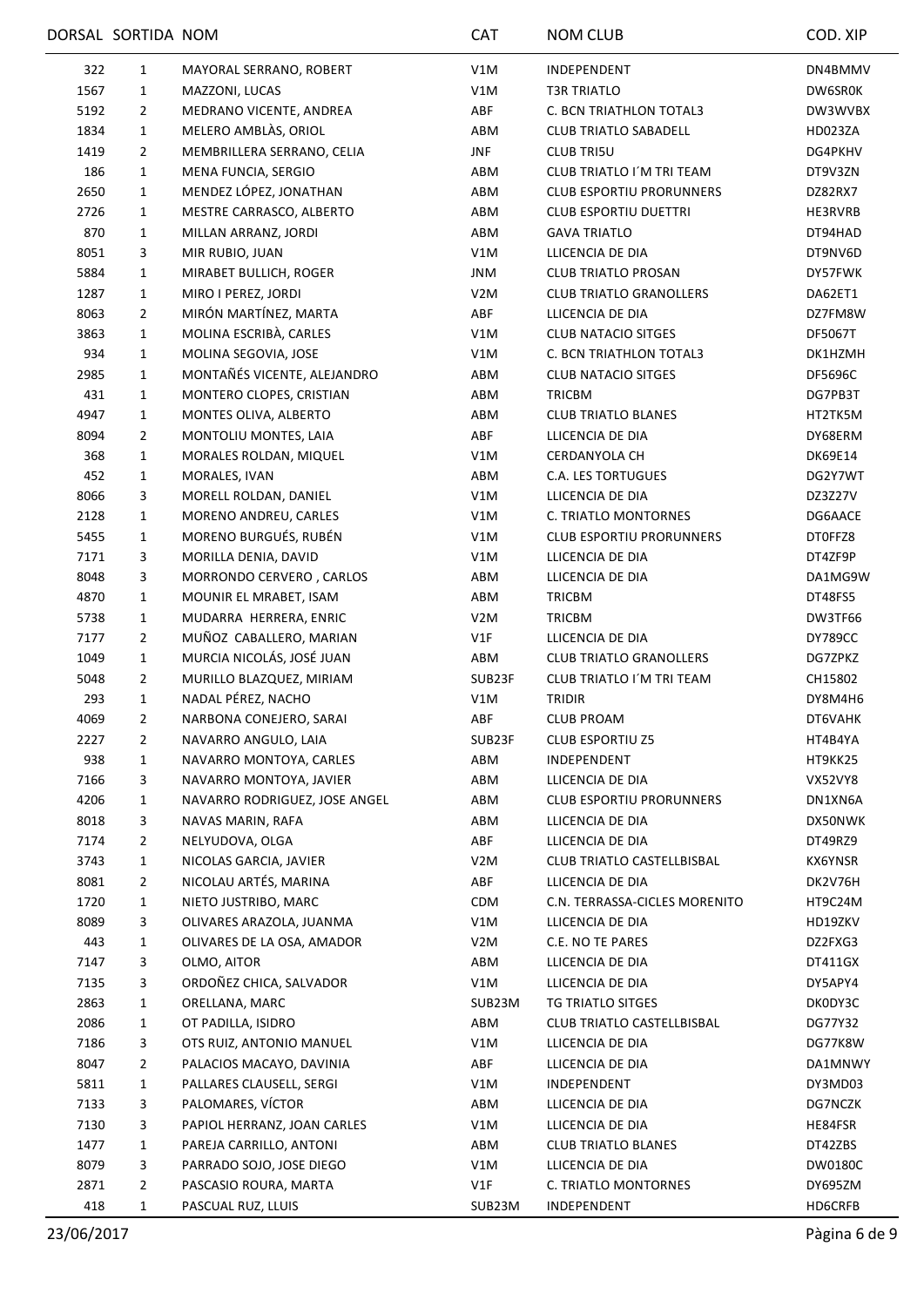|      | DORSAL SORTIDA NOM |                                 | <b>CAT</b>       | <b>NOM CLUB</b>                       | COD. XIP       |
|------|--------------------|---------------------------------|------------------|---------------------------------------|----------------|
| 8016 | 3                  | PASTOR COMA, DAVID              | ABM              | LLICENCIA DE DIA                      | <b>HT8B4S5</b> |
| 7141 | 3                  | PEDRAZA BERENGUER, ELÍAS        | ABM              | LLICENCIA DE DIA                      | DG0CMY5        |
| 8097 | 3                  | PEGENAUTE SANCHEZ, DANIEL       | V1M              | LLICENCIA DE DIA                      | DT92SDS        |
| 3516 | 2                  | PEIX TARRES, NURIA              | ABF              | C.N. VIC-ETB                          | DG6BEFT        |
| 8052 | 3                  | PEÑA PITARCH, MIQEL             | V <sub>2</sub> M | LLICENCIA DE DIA                      | CE67517        |
| 2868 | $\mathbf{1}$       | PERA I SAGRERA, NIL             | <b>CDM</b>       | TEAM CALELLA TRIATHLON                | DW8FDM1        |
| 2927 | $\overline{2}$     | PERALTA LUCCHINI, IVANA         | ABF              | C.N. MATARO                           | DY2D706        |
| 830  | $\mathbf{1}$       | PEREZ CAYUELA, SALVADOR         | V <sub>2</sub> M | PRAT TRIATLO 1994                     | DG9V28H        |
| 8015 | 3                  | PÉREZ MARTÍNEZ, QUIM            | V1M              | LLICENCIA DE DIA                      | DT673M2        |
| 4792 | $\mathbf{1}$       | PÉREZ MARTÍNEZ, RAUL            | ABM              | TG TRIATLO SITGES                     | DT6F04E        |
| 5828 | 1                  | PEREZ NUÑEZ, MIGUEL             | V2M              | TRIATLO L'HOSPITALET                  | DN6Z5HA        |
| 8080 | 3                  | PÉREZ REYES, DAVID              | ABM              | LLICENCIA DE DIA                      | DK1964D        |
| 4036 | $\overline{2}$     | PÉREZ SANSALONI, JUDITH         | ABF              | <b>T3R TRIATLO</b>                    | DK24EKM        |
| 390  | $\mathbf{1}$       | PEREZ SERRAJORDI, MIGUEL ANGEL  | ABM              | INDEPENDENT                           | DK6MZKZ        |
| 6110 | $\overline{2}$     | PESO DOMINGUEZ, CLARA           | <b>CDF</b>       | FASTTRIATLON - C.N. MONTJUIC          | DX5D2SS        |
| 8023 | 3                  | PLAYA CASULLERAS, ALEX          | ABM              | LLICENCIA DE DIA                      | DT3BWSZ        |
| 4654 | $\mathbf{1}$       | PLAZA CARMONA, ALBERT           | JNM              | <b>TRICBM</b>                         | HD9GP1G        |
| 2989 | $\mathbf{1}$       | PLAZA GIMENEZ, ALFONSO          | V1M              | CLUB TRIATLO CASTELLBISBAL            | DF0BH47        |
| 7150 | 3                  | POLONIO ESTEPA, DANIEL          | ABM              | LLICENCIA DE DIA                      | DG7NW76        |
| 8026 | 3                  | PONS FORN, EDGAR                | ABM              | LLICENCIA DE DIA                      | DG8TAZD        |
| 2630 | $\mathbf{1}$       | PONS PEREZ, CARLES              | ABM              | <b>CLUB TRI5U</b>                     | DT3CR3Z        |
| 8024 | 3                  | PONS SALA, RAIMON               | V <sub>2</sub> M | LLICENCIA DE DIA                      | DY60WGY        |
| 2143 | $\mathbf{1}$       | PORTA, CONRADO                  | V1M              | INDEPENDENT                           | DR24Y97        |
| 8035 | 3                  | POSTIGO ALIAÑO, EDUAR           | ABM              | LLICENCIA DE DIA                      | DY8N1YF        |
| 8020 | 3                  | POVEDANO MARAVER, JOSE ANTONIO  | ABM              | LLICENCIA DE DIA                      | HD9WD3Z        |
| 598  | 1                  | PRADA SAN ROMÁN, PEDRO JOSÉ     | V <sub>2</sub> M | CLUB TRIATLÓ SERRADELLS ANDORRA       | DR20CCV        |
| 4098 | $\overline{2}$     | PRAT MÉNDEZ, ÀNGELS             | SUB23F           | <b>T3R TRIATLO</b>                    | DT2WG55        |
| 6171 | $\overline{2}$     | PRAT VILA, MIREIA               | ABF              | <b>CLUB ATLETIC TORELLO - TRIATLO</b> | DM27HBY        |
| 7172 | 3                  | PRIETO FUILLERAT, ELEAZAR       | ABM              | LLICENCIA DE DIA                      | HT98CZG        |
| 460  | $\mathbf{1}$       | PRISSIAJNYI, IHOR               | ABM              | CLUB NATACIO OLOT                     | DG0SX9A        |
| 8006 |                    | PUENTE SANCHEZ, DAVID           | V <sub>2</sub> M | LLICENCIA DE DIA                      |                |
| 7168 | 3                  | PUJOL, PAU                      | ABM              | LLICENCIA DE DIA                      | DT7X47X        |
|      | 3<br>3             |                                 |                  |                                       | DT7DB72        |
| 8100 |                    | PUXENCH, MARC                   | ABM              | LLICENCIA DE DIA                      | DY3T7S3        |
| 8104 | 3                  | <b>QUERALT, XAVI</b>            | V1M              | LLICENCIA DE DIA                      | DT9H0XY        |
| 8050 | 3                  | QUILES CLOSA, OSCAR             | V1M              | LLICENCIA DE DIA                      | DT9C9Z8        |
| 2411 | 1                  | <b>QUINTILLA RIBAS, AGUSTI</b>  | V <sub>2</sub> M | C.N. SABADELL                         | DN2E9NF        |
| 8049 | 2                  | RAMIREZ PRAT, NURIA             | V1F              | LLICENCIA DE DIA                      | DY1H3RV        |
| 5885 | 1                  | RAMIREZ RUIZ, JAN               | V1M              | TEAM CALELLA TRIATHLON                | HD3P1X4        |
| 5925 | 1                  | RAMOS ABELLAN, CARLES           | V1M              | <b>CLUB TRIATLO BLANES</b>            | DK3S72M        |
| 8073 | $\overline{2}$     | RAMOS AROCA, LAIA               | ABF              | LLICENCIA DE DIA                      | DG1H06D        |
| 3287 | 1                  | RAMOS GALLEGO, IVAN             | ABM              | TRI2WIN                               | DZ0BZW5        |
| 2791 | 1                  | RATERA RAMOS, DANIEL            | JNM              | C.N. TERRASSA-CICLES MORENITO         | DY16S9N        |
| 8090 | 3                  | RECASENS COLLADO, JOAN-FRANCESC | V1M              | LLICENCIA DE DIA                      | DG6CMY1        |
| 7184 | 3                  | RECODER SANCHEZ, CHRISTIAN      | V1M              | LLICENCIA DE DIA                      | DT494BA        |
| 457  | 1                  | REDONDO BRUNET, AMAND           | V <sub>2</sub> M | CLUB NATACIO MINORISA                 | DK0DXS8        |
| 5566 | 1                  | REGUEIRA, JOSE CARLOS           | ABM              | <b>CLUB PROAM</b>                     | DX0EC21        |
| 1027 | 1                  | REIXACH ABRIL, JOAN             | <b>CDM</b>       | CLUB NATACIO OLOT                     | HG83CD6        |
| 697  | $\mathbf{1}$       | REYES GALVEZ, ANTONIO           | V <sub>2</sub> M | CLUB TRIATLO CASTELLBISBAL            | DY2XX9V        |
| 3218 | $\mathbf{1}$       | RIBA MASSANA, SERGI             | ABM              | <b>CLUB NATACIO SITGES</b>            | DT977N9        |
| 4934 | $\mathbf{1}$       | RIBERA PUJALS, ENRIC            | V <sub>2</sub> M | INDEPENDENT                           | DN4BFAP        |
| 5771 | $\mathbf{1}$       | RIBO AVILA, MARC                | ABM              | <b>CLUB TRI5U</b>                     | DK8M4RS        |
| 1463 | 1                  | RIERA GOMEZ, ADRIA              | ABM              | <b>TRICBM</b>                         | DZ7GERC        |
| 7170 | 3                  | RIERA GOMEZ, SANTI              | V1M              | LLICENCIA DE DIA                      | DY6KRSA        |
| 4994 | $\mathbf{1}$       | RIERA MARGARIT, XAVIER          | ABM              | CLUB TRIATLO L'EIX DE NAVAS           | DG3XGWF        |
| 1522 | $\mathbf{1}$       | RIVERA PEREGRINA, ENRIC         | SUB23M           | TRIATLO TERRASSASPORTS-CICLOS TRUJILL | HD3ZG6B        |
| 6076 | $\overline{2}$     | ROBLES ZENDRERA, OPAL           | ABF              | <b>CLUB TRI5U</b>                     | HD10XX5        |
| 7162 | 3                  | ROCA CARREÑO, CARLOS            | ABM              | LLICENCIA DE DIA                      | DM8534F        |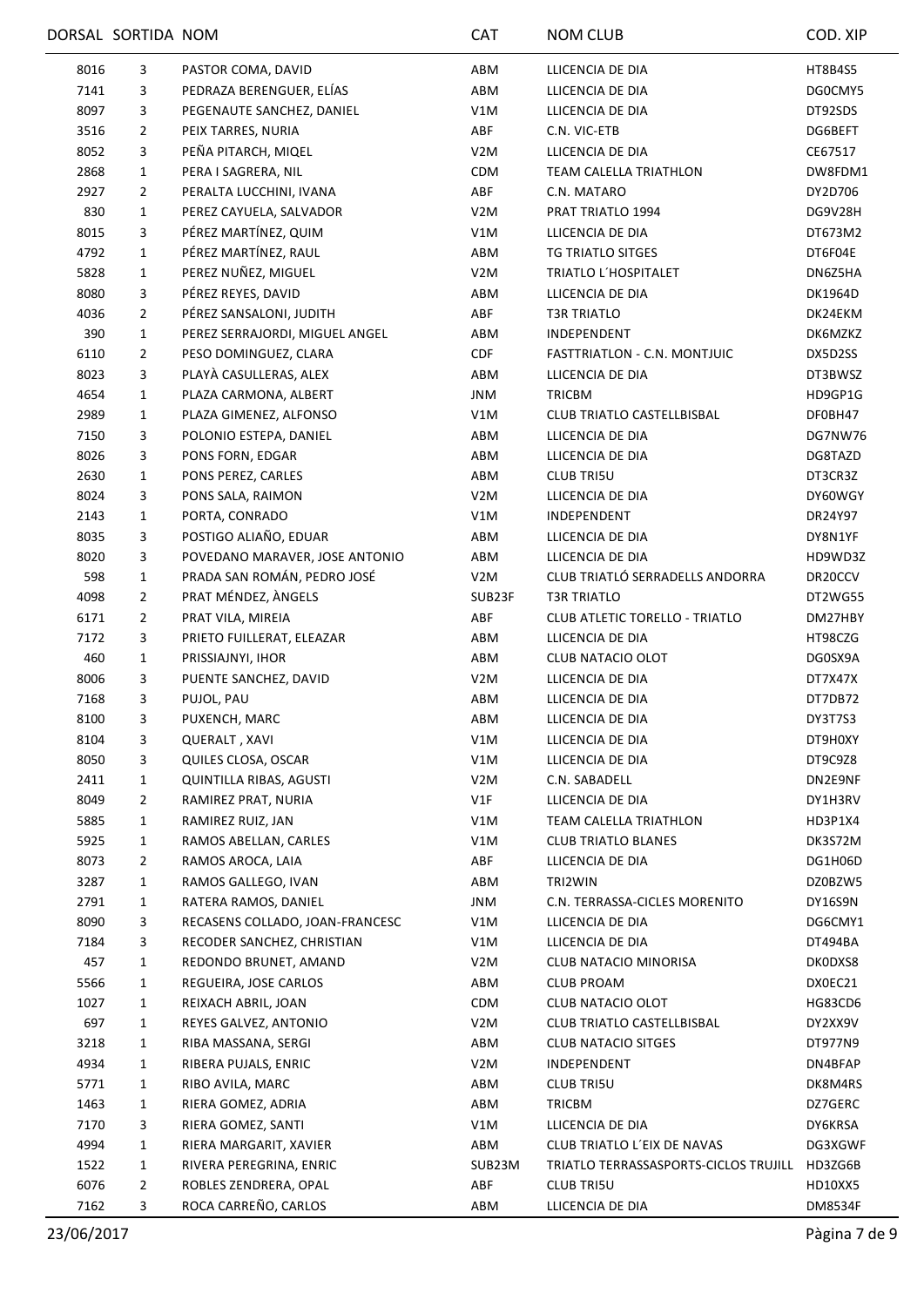|      | DORSAL SORTIDA NOM |                                   | <b>CAT</b>       | NOM CLUB                        | COD. XIP       |
|------|--------------------|-----------------------------------|------------------|---------------------------------|----------------|
| 8029 | 3                  | RODAS MARTIN, MIQUEL              | ABM              | LLICENCIA DE DIA                | DF0PS1D        |
| 1146 | $\mathbf{1}$       | RODIGUEZ LUQUE, NOÉ               | ABM              | PRAT TRIATLO 1994               | HD3HVB4        |
| 8075 | 3                  | RODRIGÁLVAREZ MORENTE, ÓSCAR      | ABM              | LLICENCIA DE DIA                | DW4AHM6        |
| 4880 | $\mathbf{1}$       | RODRIGUEZ CAMACHO, SERGIO         | ABM              | <b>CLUB TRIATLO GRANOLLERS</b>  | KX6197P        |
| 7158 | $\overline{2}$     | RODRIGUEZ FERNANDEZ, ANNA         | ABF              | LLICENCIA DE DIA                | DG7M4XV        |
| 43   | $\overline{2}$     | RODRÍGUEZ GOMEZ, CARMEN MARIA     | ABF              | C.N. REUS PLOMS                 | CA38478        |
| 5998 | $\mathbf{1}$       | RODRIGUEZ GOMEZ, JUAN             | ABM              | <b>CLUB PROAM</b>               | DW340S2        |
| 1056 | 1                  | RODRIGUEZ JIMENEZ, ANTONI         | V1M              | C.N. CASTELLET TRIATLÓ          | DY2P9WR        |
| 8053 | $\overline{2}$     | RODRIGUEZ MARCOS, ALICIA          | V1F              | LLICENCIA DE DIA                | DT61C86        |
| 8043 | 3                  | RODRÍGUEZ ROSA, RAÚL              | V1M              | LLICENCIA DE DIA                | DT02C47        |
| 4607 | $\mathbf{1}$       | RODRIGUEZ RUIZ, CRISTIAN          | ABM              | CLUB NATACIO MINORISA           | DT2WYWF        |
| 706  | 1                  | RODRIGUEZ VIDAL, DAVID            | ABM              | TRIATLO L'HOSPITALET            | DK3WAK6        |
| 538  | $\mathbf{1}$       | ROIG CANELLES, XAVIER             | ABM              | <b>ITRIATLETES SOLIDARIS</b>    | DT21HG8        |
| 1321 | $\overline{2}$     | ROJAS RODRÍGUEZ, JÉSSICA          | ABF              | <b>CLUB TRIATLO ATLES</b>       | HE88AGM        |
| 8041 | 3                  | ROMAN, FRANCESC                   | ABM              | LLICENCIA DE DIA                | DM19YEX        |
| 4711 | $\mathbf{1}$       | ROMERO BELTRAN, ANTONIO           | V1M              | <b>CERRR IGUALADA</b>           | <b>DGOVTBW</b> |
| 5744 | $\mathbf{1}$       | ROMERO MARTÍNEZ, DANIEL           | ABM              | C. TRIATLO MONTORNES            | DY5MPZP        |
| 5323 | $\mathbf{1}$       | ROMERO PORTA, LUIS                | ABM              | <b>CLUB ESPORTIU DUETTRI</b>    | DK51HBE        |
| 8082 | $\overline{2}$     | ROS QUERALTO, ANNA                | ABF              | LLICENCIA DE DIA                | DY2WCKF        |
| 8068 | 3                  | ROSADO BATLLE, GUILLEM            | ABM              | LLICENCIA DE DIA                | DF5HRVH        |
| 660  | $\mathbf{1}$       | ROVIRA MELERO, JOAN MANUEL        | V1M              | <b>TRICBM</b>                   | DY78SV4        |
| 1320 | $\overline{2}$     | ROYO OLLER, PILAR                 | V2F              | <b>CLUB TRIATLO ATLES</b>       | CA80739        |
| 1141 | $\mathbf{1}$       | RUBIO SALDAÑA, JUAN ANTONIO       | V1M              | PRAT TRIATLO 1994               | DW9YBGR        |
| 1132 | $\mathbf{1}$       | RUESCAS URBINA, EDGAR             | <b>CDM</b>       | <b>FLOR DE TRIATLO</b>          | DK2A8YZ        |
| 1068 | $\mathbf{1}$       | RUIZ ANGLADA, EDUARD              | ABM              | <b>CLUB TRIATLO BLANES</b>      | DG3R0X4        |
| 8074 | $\overline{2}$     | RUIZ MARTOS, MARISA               | V1F              | LLICENCIA DE DIA                | HZ3G3Z2        |
| 433  | $\mathbf{1}$       | RUIZ SIERRA, CARLOS               | ABM              | <b>CLUB TRITRAINING</b>         | DF71AGN        |
| 8106 | $\overline{2}$     | RUIZ, ROSA                        | V1F              | LLICENCIA DE DIA                | DW33664        |
| 5769 | 1                  | RUIZ-RUANO MARCOS, JAUME          | ABM              | <b>ESSENCIAL TRIATLO</b>        | DR99B1A        |
| 477  | $\mathbf{1}$       | SAGET FERNANDEZ, FRANCESC         | ABM              | <b>CLUB NATACIO BANYOLES</b>    | KX85DVG        |
| 596  | $\mathbf{1}$       | SALA JOFRE, ALBERT                | ABM              | INDEPENDENT                     | DY3T7Z4        |
| 8005 | 3                  | SALA, JORDI                       | ABM              | LLICENCIA DE DIA                | DG6EEXE        |
| 1191 | 1                  | SALAZAR SALGUEIRO, MARCOS         | V1M              | <b>CLUB ESPORTIU DUETTRI</b>    | DY1K2TA        |
| 7137 | 3                  | SALIDO ARJONA, JESÚS              | V1M              | LLICENCIA DE DIA                | DT49MRT        |
| 2006 | 1                  | SALMERON ORTIZ, SEBASTIAN         | V1M              | INDEPENDENT                     | DT2280C        |
| 2990 | 2                  | SALUDES PIÑA, ANNA MARIA          | ABF              | C.N. SABADELL                   | DZ9PX1Z        |
| 6225 | 2                  | SALVADOR GAZQUEZ, ANNA            | V1F              | INDEPENDENT                     | HD9CG0E        |
| 5446 | $\mathbf{1}$       | SALVADOR GIMENO, ROGER            | V1M              | TRIACTIVA L AMETLLA DEL VALLES  | HD64D9N        |
| 7153 | 3                  | SALVADOR MONNER, ROGER            | ABM              | LLICENCIA DE DIA                | HY1D9N5        |
| 8038 | 3                  | SÁNCHEZ ARRIBAS, PABLO            | ABM              | LLICENCIA DE DIA                | DT36NX8        |
| 6154 | 2                  | SANCHEZ CORTES, MARIA             | ABF              | <b>CLUB TRI5U</b>               | HD19EV3        |
| 6014 | 2                  | SANCHEZ EXPOSITO, ELISABET        | ABF              | <b>C.A. LES TORTUGUES</b>       | DF5DHH2        |
| 5186 | $\overline{2}$     | SÁNCHEZ FERNÁNDEZ, CRISTINA       | ABF              | INDEPENDENT                     | DX11DBY        |
|      |                    | SANCHEZ GRAU, SERGI               |                  |                                 |                |
| 3353 | $\mathbf{1}$       |                                   | V <sub>2</sub> M | C.N. REUS PLOMS                 | DY7P57N        |
| 5041 | $\overline{2}$     | SANCHEZ NAVAS, ALBA               | ABF              | <b>CLUB TRIATLO SABADELL</b>    | DG7PSYS        |
| 425  | $\mathbf{1}$       | SÁNCHEZ PEDROSA, SERGIO           | V1M              | C.E.E. SANT GERVASI             | DT365AV        |
| 4790 | 1                  | SÁNCHEZ-VILLANUEVA BEUTER, MANUEL | V1M              | <b>CLUB ESPORTIU PRORUNNERS</b> | DK697CE        |
| 5594 | $\mathbf{1}$       | SANCHO ESPASA, MARC               | <b>CDM</b>       | C.N. REUS PLOMS                 | HE88FYE        |
| 8087 | 3                  | SANGENIS VATHJE, JOAQUIN          | V <sub>2</sub> M | LLICENCIA DE DIA                | DN6Z9MH        |
| 3093 | $\mathbf{1}$       | SANJUAN SAEZ, MARC                | ABM              | INDEPENDENT                     | DT9FS8M        |
| 3565 | 2                  | SANTANO CARRETERO, RAQUEL         | V1F              | <b>C.A. LES TORTUGUES</b>       | DT3SSYK        |
| 3065 | 1                  | SANTORO MESTRES, MARC             | ABM              | CLUB TRIATLÓ TARRAGONA          | HE3RHRP        |
| 3980 | 1                  | SANZ GARCIA, JORDI                | ABM              | <b>CLUB ESPORTIU DUETTRI</b>    | DX1WW2F        |
| 8096 | 3                  | SANZ LOPEZ, ROBERT                | V1M              | LLICENCIA DE DIA                | DW1EP2Z        |
| 5242 | $\mathbf{1}$       | SANZ MIRALLES, JAUME              | V <sub>2</sub> M | FASTTRIATLON - C.N. MONTJUIC    | DG7955F        |
| 7179 | 3                  | SANZ PINO, GONZALO                | ABM              | LLICENCIA DE DIA                | DT49ZCM        |
| 3555 | $\overline{2}$     | SCHMIDT, PAULA                    | V1F              | PRAT TRIATLO 1994               | DG7MY55        |